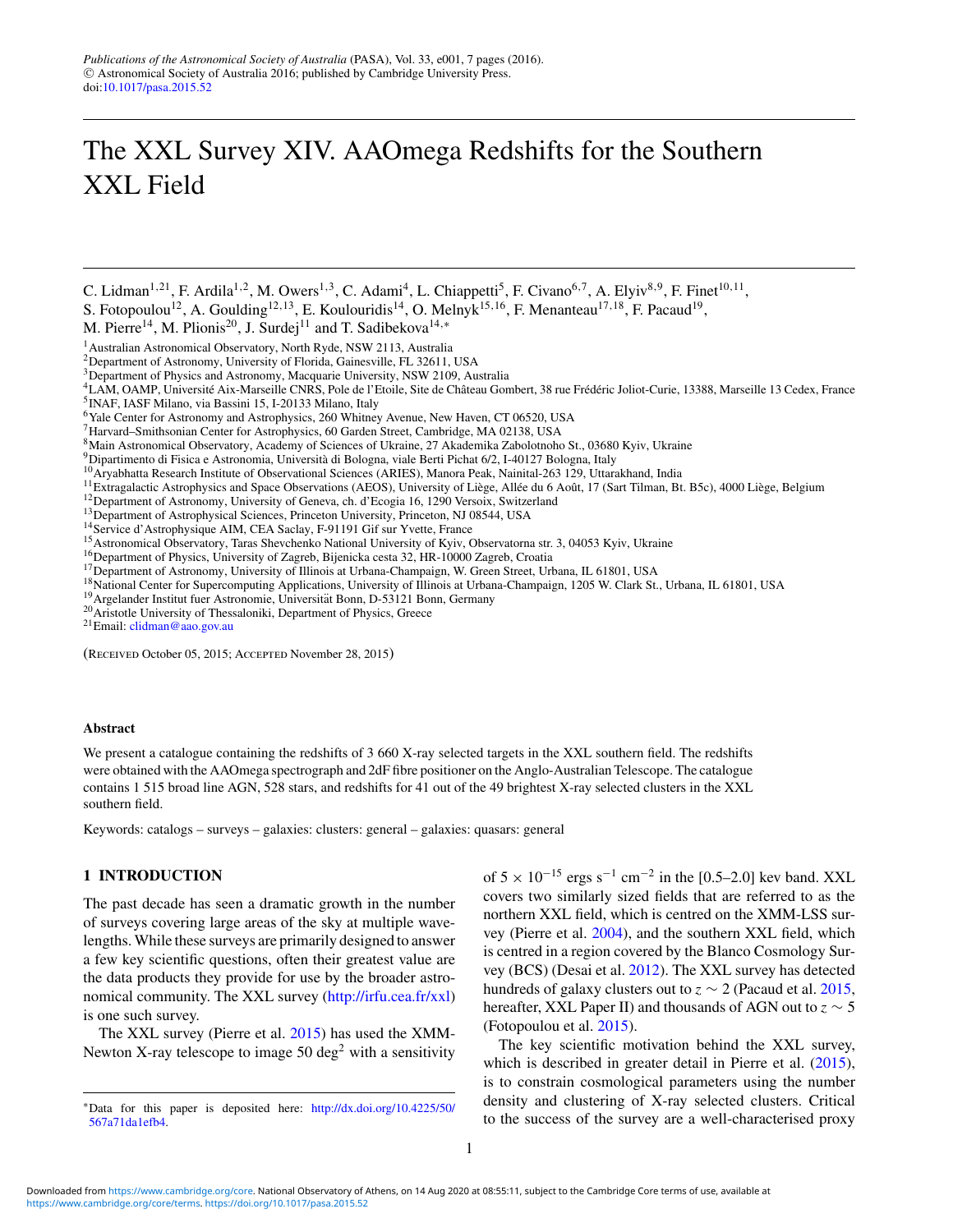for cluster masses (Lieu et al. [2015\)](#page-6-0), and redshifts for the clusters.

The northern field has considerably better spectroscopic coverage than the southern field. Within the footprint of the northern field, many tens of thousands of redshifts are publicly available from surveys such as  $GAMA<sup>1</sup>$  (Liske et al.  $2015$ ) and VIPERS<sup>2</sup> (Guzzo et al.  $2014$ ), among others. In comparison, there are many fewer redshifts in the southern XXL field. The XXL collaboration has therefore embarked on a programme of follow-up spectroscopy and imaging on multiple facilities in the Southern Hemisphere, including spectroscopy with the Anglo-Australian Telescope (AAT), imaging with DECam on the CTIO 4m Blanco Telescope (Gardner et al. in preparation) , and radio observations with the Australia Telescope Compact Array (Smolčić et al. [2015\)](#page-6-0).

In this paper, we publish the redshifts that were obtained during three observing runs with the AAT. Around 3 600 redshifts were obtained. The objects targeted broadly consist of three types: Active Galactic Nuclei (AGN), which make up most of the objects, galaxies, and stars.

The paper is structured as follows. In Section 2, we define how targets were selected, summarise the observations, and provide a detailed description of how the data were processed. In the [Section 3,](#page-3-0) we describe the redshift catalogue, and present a few graphs illustrating the key statistics of the survey. Before concluding, we compute the velocity dispersion for those clusters that have at least 10 spectroscopically confirmed members. We then end with a summary of the key aspects of the paper. Throughout our analysis, we adopt the AB magnitude system and the WMAP9 cosmology (Hin-shaw et al. [2013\)](#page-6-0) of  $H_0 = 70 \text{ km s}^{-1} \text{Mpc}^{-1}$ ,  $\Omega_M = 0.28$  and  $\Omega_{\Lambda} = 0.72.$ 

## **2 TARGET SELECTION, OBSERVATIONS, AND DATA PROCESSING**

Targets were selected according to criteria that were designed to select two kinds of objects. The first set of criteria were designed to select AGN, while the second set were designed to select galaxies in clusters and groups.

## **2.1. AGN**

The AGN sample consists of about 4 500 X-ray point-like sources that were within 6 arcsec of an optical source (16  $r <$  22 mag) from the BCS (Desai et al. [2012\)](#page-6-0). We only considered one counterpart for each X-ray source following the procedure described in Chiappetti et al. [\(2013\)](#page-6-0) and Melnyk et al. [\(2013\)](#page-6-0). The best ranked counterpart had the highest probability  $P_{XO} = \exp(-n(< r)d^2)$  of being associated with the X-ray source (Downes et al. [1986\)](#page-6-0), where *d* represents the angular distance between the X-ray source and its counterpart, and  $n(< r)$  is the density of objects brighter than the

**Table 1.** Observing dates.

| July 05 to July 10           | six half nights |
|------------------------------|-----------------|
| September 08 to September 09 | two full nights |
| September 29                 | one full night  |

*r*-band magnitude of the considered optical counterpart. The median value of  $P_{XO}$  for our sample is 0.9969, with quartiles of 0.9907 and 0.9993. According to Tajer et al. [\(2007\)](#page-6-0) and Garcet et al. [\(2007\)](#page-6-0), counterparts with  $P_{XO} > 0.99$  are considered good and counterparts with  $0.99 > P_{XO} > 0.97$  are considered fair. We did not apply a lower bound to  $P_{XO}$ , but we did visually inspect all counterparts using the *g*, *r*, and *i* images from the BCS. We deleted from the list all bright stars, artefacts, and objects that were fainter than our  $r = 22$ mag cut, which is roughly the limit one can obtain redshifts in a few hours of exposure time on the AAT.

Compared to cluster galaxies, AGN were assigned a lower priority for observation. Hence, there is a bias against observing AGN near clusters. This bias needs to be taken into account when computing the clustering of AGN.

#### **2.2. Cluster galaxies**

For the cluster sample, we first selected all objects brighter than  $r = 22$  within a 500 kpc radius of the cluster centres. The angles on the sky were derived from the photometric redshifts of the clusters. $3$  We then selected objects that satisfy one of two conditions: (i) they have a photometric redshift that differs from the cluster redshift by 0.05 or less (0.05 is the median uncertainty in our photometric redshifts), or (ii) they have a colour that places them within the cluster red sequence.We also manually inserted targets that were of special interest, e.g. a bright galaxy that was not inside the selected ranges listed above, but was likely to be a cluster member.

# **2.3. Observations**

We used the two-degree field (2dF) fibre positioner (Lewis et al. [2002\)](#page-6-0) on the AAT in conjunction with the AAOmega spectrograph (Smith et al. [2004\)](#page-6-0) to observe 4 884 targets in the XXL-South footprint during three observing runs in 2013. The dates of the observing runs are listed in Table 1.

The 2dF fibre positioner can place up to 400 fibres within a 2.1<sup>○</sup> diameter field-of-view, with the restriction that any two fibres cannot be placed within 30 arcsec to 40 arcsec of each other. Eight fibres are used for guiding, and following the recommendation in the AAOmega User's Manual,<sup>4</sup> 25 fibres were placed in areas free of objects as a means of obtaining a spectrum of the night sky. This leaves of the order of 360 fibres that can then be positioned on objects of interest. The fibre diameter on sky is approximately 2 arcsec.

[<sup>1</sup>http://www.gama-survey.org](http://www.gama-survey.org) [2http://vipers.inaf.it](http://vipers.inaf.it)

<sup>&</sup>lt;sup>3</sup>The photometric redshifts of the clusters span a large range, from  $z = 0.1$ to  $z = 1$ . Over this range of redshifts, angles vary from 60 arcsec at high redshift to 270 arcsec at low redshift.

[<sup>4</sup>http://www.aao.gov.au/science/instruments/AAOmega](http://www.aao.gov.au/science/instruments/AAOmega)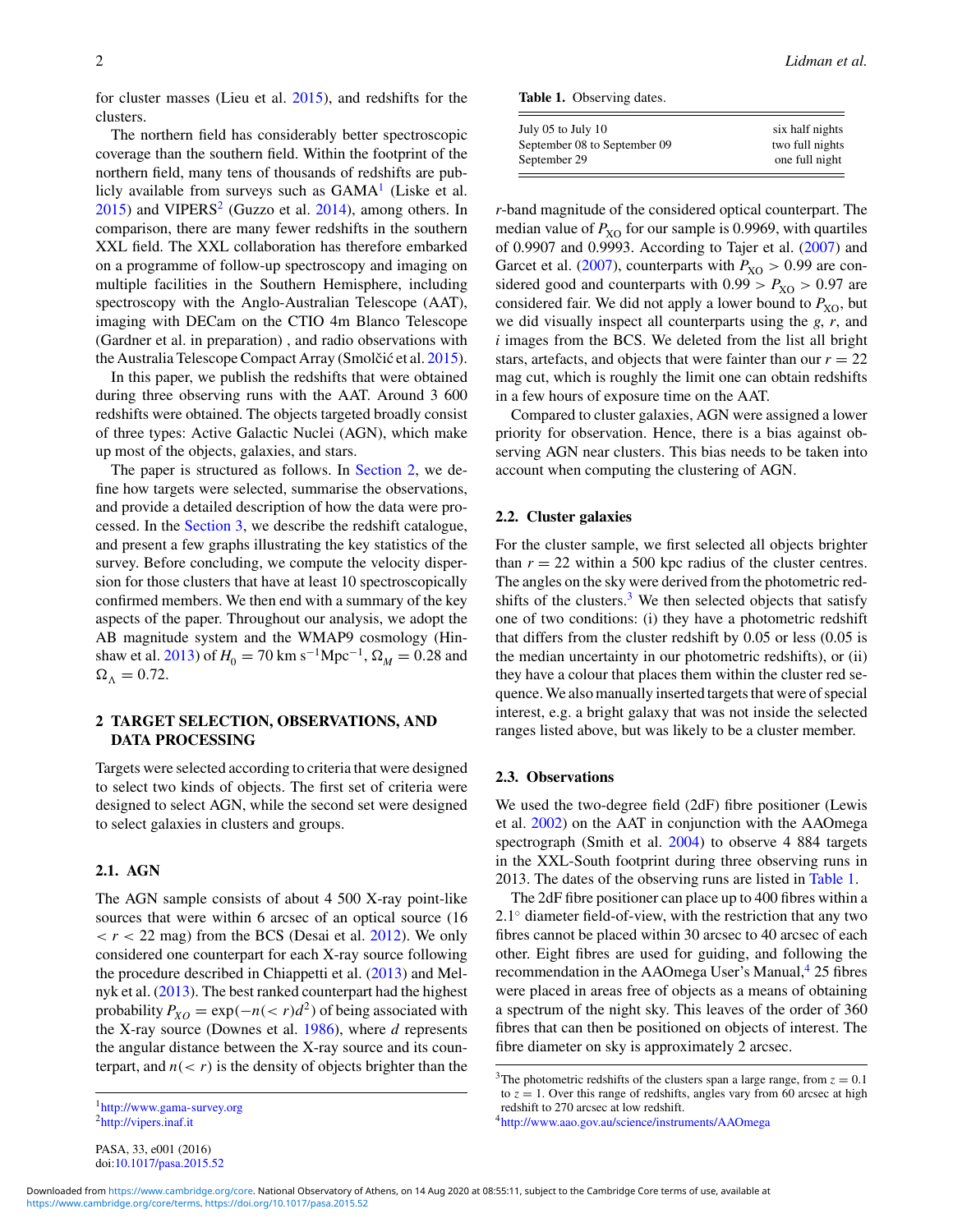<span id="page-2-0"></span>

**Figure 1.** A view of the objects (small blue circles) in the XXL southern field with spectroscopic redshifts from this work. The individual XMM pointings are shown as the green circles. The 13 larger red circles, each 2.1◦ in diameter (the field of view of 2dF), cover the entire area observed with XMM. Individual clusters can be picked out from the concentration of blue circles in certain areas. This plot was produced with Aladin.

The 2dF fibre positioner can feed either HERMES (Sheinis et al. [2015\)](#page-6-0), a moderate resolution, 4-channel spectrograph, or the AAOmega spectrograph (Smith et al. [2004\)](#page-6-0), which was the instrument used in this study. A dichroic in AAOmega is used to split the light into the red and blue channels of the spectrograph. We used one of the standard setups for our observations: the X5700 dichroic, the 385 R grating in the red channel and the 580 V grating in the blue channel. This results in spectra that start and end at 370 and 890 nm, respectively, with a spectral resolution of about 1 500. The amount of overlap between the two channels varies with fibre number, and is typically 3 nm.

The entire footprint of XXL-South is covered by 13 2dF fields. The field centres of these 13 fields are shown in Figure 1. On average, three hours was spent on each field over the course of the three observing runs.

When configuring each field, highest priority was given to candidate cluster galaxies. Next, highest priority were AGN, followed by sky fibres. Science exposures lasted 30 min, and depending on observing conditions, up to four of these were taken consecutively in an observing sequence. Prior to each sequence, an arc frame and a fibre flat were taken. The arc frame is used to calibrate the wavelength scale of the spectra and the fibre flats are used to determine the locations of the spectra on the charge-coupled device (CCD) (the so-called tramline map), to remove the relative wavelength dependent transmission of the fibres (absolute normalisation is done using night sky lines), and to determine the fibre profile for later use in extracting the spectra from the science frames.

Bias frames and dark frames were taken daily. While these frames are not required for processing data from the CCD in red arm of AAOmega, they are essential for

PASA, 33, e001 (2016) doi[:10.1017/pasa.2015.52](http://dx.doi.org/10.1017/pasa.2015.52)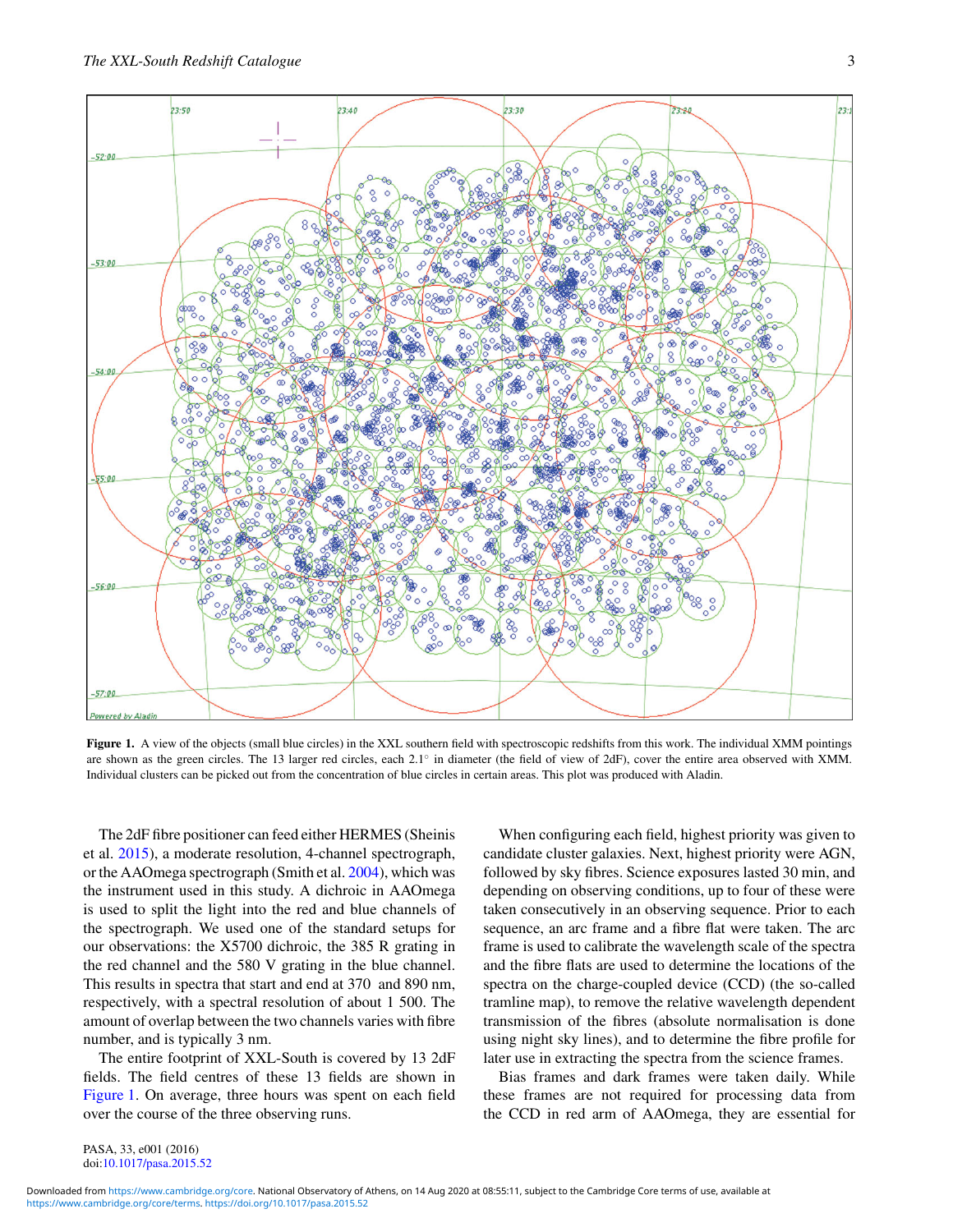<span id="page-3-0"></span>removing artefacts from data taken with the CCD in the blue arm.

#### **2.4. Data processing**

After each run, we processed the raw data with version 5.35 of the 2dfdr pipeline<sup>5</sup>. Redshifts were then measured (see Section 3), and all objects with secure redshifts were removed from the target catalogue before the next run. This maximised the observing efficiency in the second and third observing runs. After the first run, we also modified the pointings shown in [Figure 1](#page-2-0) to improve the targeting efficiency.

We have since reprocessed the data with a modified version 6.2 of the 2dfdr pipeline. Version 6.2 improves on version 5.35 in several notable ways. Tram line mapping is more precise, and one can now simultaneously fit a model of the background scattered light together with the flux in the fibres to each column of the detector. The fibre traces are almost parallel to the detector rows.

The further modifications we made to  $v6.2$  of  $2dfdr$  improve on the publicly available version is several key aspects. These improvements include:

- Using PyCosmic (Husemann et al. [2012\)](#page-6-0) to find pixels affected by cosmic rays. These pixels are removed from the analysis.
- Using singular value decomposition (SVD) when the least-squares solution fails to produce an adequate solution to the matrix equation that is used to optimally extract the flux in the fibres (see Sharp  $\&$  Brichall [\(2010\)](#page-6-0) for details). On average, we use SVD instead of least squares once every 200 columns.
- For low signal-to-noise regions in the fibre flats (typically in the very blue end of the spectrum), average over 10 columns when fitting the fibre profile.
- Using the 2dfdr provided 2d background subtraction routine instead of the 1d sky subtraction routine to remove the scattered light background before fitting the fibre profiles.

These modifications will be incorporated in future versions of 2dfdr.

Once processed, we then splice the red and blue ends of the spectra. Since some targets are observed over different nights and can appear in more than one field (because of field overlap) we sum all the data on a single target into one spectrum, weighting on the signal-to-noise ratio.

These improvements lead to better quality data. As a result, we get about 10% more redshifts than we did with version 5.35 of 2dfdr. While the data are better, there is still room for improvement. In particular, one can sometimes see a discontinuity in the spectra near to wavelength where the dichroic splits the light into the two arms of the spectrograph.

[5http://www.aao.gov.au/science/instruments/AAOmega/reduction](http://www.aao.gov.au/science/instruments/AAOmega/reduction)

This is largely due to errors in sky subtraction and is caused by a combination of residual background scattered light, errors in estimating the normalisation of the fibre throughputs, and poor spectral and spatial uniformity in the fibre flats. The accuracy of the sky subtraction, which is assessed by examining how well the sky is removed from the sky fibres, is about 1% in the continuum.

# **3 REDSHIFT ESTIMATES**

We used runz (Drinkwater et al. [2010\)](#page-6-0) to inspect each spectrum, to measure a redshift, and to note down any relevant aspects, such as the presence of broad emission lines. For each spectrum, we assign a quality flag that varies from 1 to 6. The flags are identical to those used in the OzDES redshift survey (Fang et al. [2015\)](#page-6-0), and have the following meanings:

- $\cdot$  6 a star
- $\cdot$  4 > 99% redshift consistency in overlap regions
- 3 <sup>∼</sup> 95% redshift consistency in overlap regions
- 2 an educated guess
- 1 unknown

Only objects with flag 3, 4, and 6 are listed in our catalogue. Flag 5 is an internal flag used by OzDES, and is not used here. The fraction of objects with the flag set to 6, 4, or 3, or less than 3 were 0.10, 0.53, 0.12, and 0.25, respectively.

All redshifts are placed in the heliocentric reference frame. The correction is small, usually less than 0.0001 in redshift. The redshift completeness as a function of magnitude and the redshift quality flag is shown in [Figure 2](#page-4-0) for AGN and cluster galaxies.

## **3.1. Redshift uncertainties**

The considerable overlap between fields (see [Figure 1\)](#page-2-0) means that about 700 objects were observed more than once. We noted earlier that we had processed the data twice, once with an earlier version of 2dfdr and again with a revised version. On the first occasion, we measured redshifts of objects in each field independently. By comparing the redshifts of objects in the overlap regions, we get an estimate of redshift uncertainties and an estimate of the number of times the redshifts agree.

For objects with the flag set to 4 or 6, there were no inconsistent redshifts. For objects that have the flag set to 3, the percentage of objects with consistent redshifts was 95%.

We use these repeat observations to also measure the RMS difference between pairs of observations. We estimate the redshift uncertainty by dividing the RMS by  $\sqrt{2}$ . The uncertainty depends on object type. For AGN, which generally have broad lines, the uncertainty is typically  $0.001(1 + z)$ . For galaxies, the corresponding uncertainty is  $0.0002(1 + z)$ .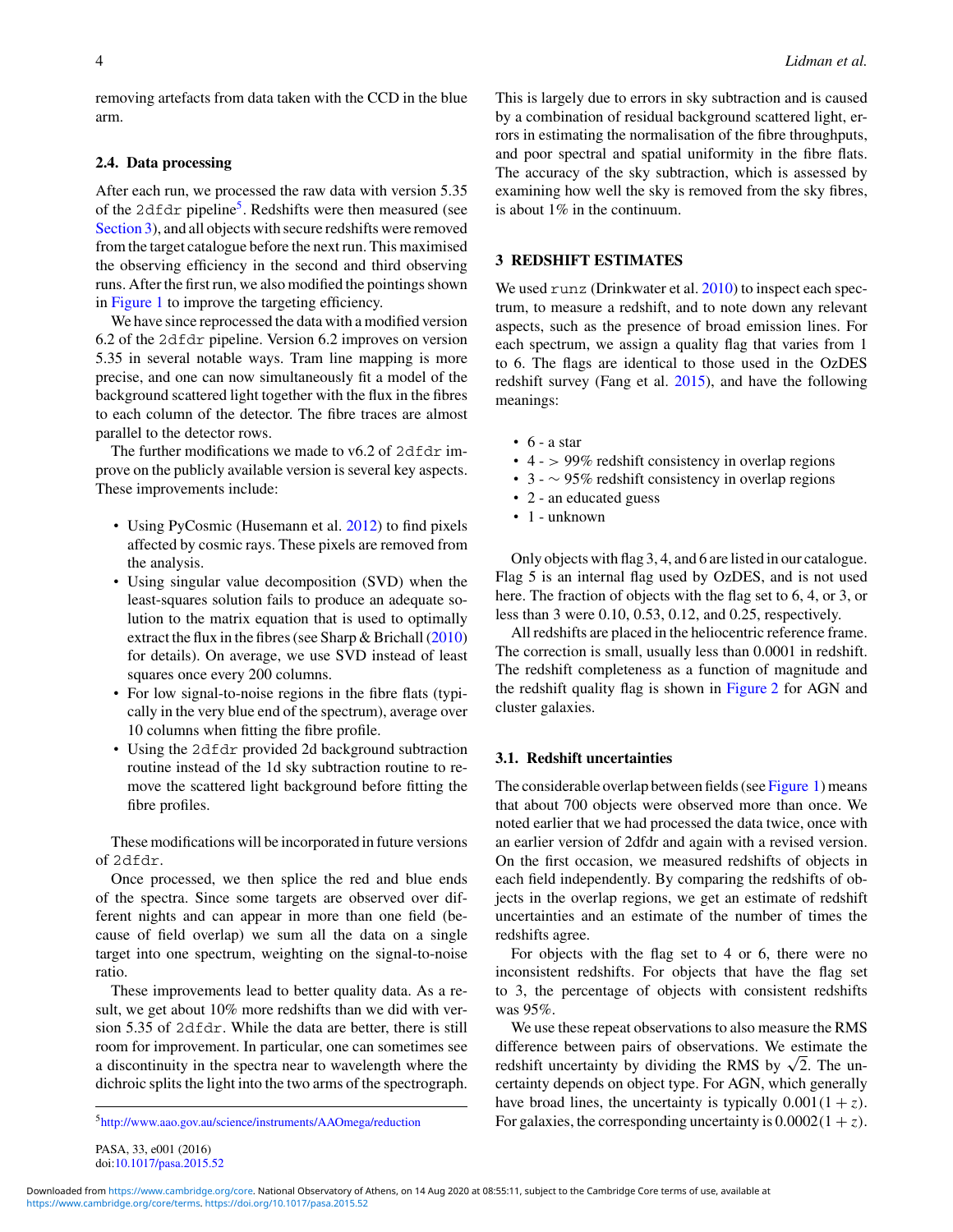<span id="page-4-0"></span>

|  |  |  |  |  |  | <b>Table 2.</b> The first four objects in the redshift catalogue. |
|--|--|--|--|--|--|-------------------------------------------------------------------|
|--|--|--|--|--|--|-------------------------------------------------------------------|

| Name                            | $R.A. (J2000)$ (deg) | Dec. $(J2000)$ $(\text{deg})$ | Redshift | Redshift flag  | Comment |
|---------------------------------|----------------------|-------------------------------|----------|----------------|---------|
| XXL-AAOmega J234817.22-541456.6 | 357.07175            | $-54.24905$                   | 2.2079   | $\overline{4}$ | AGN     |
| XXL-AAOmega J234853.07-534134.0 | 357.22113            | $-53.69278$                   | 0.6792   | $\overline{4}$ | AGN     |
| XXL-AAOmega J234926.54-534618.2 | 357.36060            | $-53.77172$                   | 1.6434   | $\overline{4}$ | AGN     |
| XXL-AAOmega J234937.79-534724.9 | 357.40747            | $-53.79025$                   | 0.2560   | 4              | AGN     |



**Figure 2.** Redshift completeness as a function of *r*-band magnitude for AGN (above) and cluster galaxies (below).

#### **3.2. The redshift catalogue and object demographics**

The first four lines of the catalogue are shown in Table 2. The full catalogue can be obtained from  $CESAM<sup>6</sup>$ , via the XXL Master Catalogue Browser<sup>7</sup>, or by contacting the first author of this paper.

The comment field is usually blank or has one of two values: AGN or binary. If broad AGN-like features are visible in the spectrum, then we mark the object as an AGN (see [Figure 3](#page-5-0) for an example of an object with broad emission lines). About half of the 3 184 targeted X-ray point sources have broad AGN-like features. Redshifts for about half of the sources that remain (i.e. those without broad lines) could be obtained from galaxy lines. The remaining sources, about 25% of the total, do not have a redshift. About 7% of the X-ray point sources were stars (the redshift quality flag is set to 6 for such objects). A detailed breakdown of the number of redshifts obtained is provided in Table 3.

The comment 'binary' means that the spectral features of two stars, usually an M dwarf with a white dwarf, are visible in the spectrum. There are three of these in the catalogue.

[6http://cesam.oamp.fr/xmm-lss/](http://cesam.oamp.fr/xmm-lss/) [7http://cosmosdb.iasf-milano.inaf.it/XXL](http://cosmosdb.iasf-milano.inaf.it/XXL)

PASA, 33, e001 (2016) doi[:10.1017/pasa.2015.52](http://dx.doi.org/10.1017/pasa.2015.52)

**Table 3.** The number of objects targeted and the number of redshifts obtained.

| Object           | Objects with<br>redshifts<br>Objects<br>targeted<br>(excludes stars)<br><b>Stars</b> |         |     | Objects<br>with broad<br>AGN-like<br>features |  |
|------------------|--------------------------------------------------------------------------------------|---------|-----|-----------------------------------------------|--|
| <b>AGN</b>       | 3 1 8 4                                                                              | 2 3 3 2 | 220 | 1,533                                         |  |
| Cluster galaxies | 1674                                                                                 | 830     | 278 | 26                                            |  |
| Total            | 4858                                                                                 | 3 1 6 2 | 498 | 1,559                                         |  |

Of the 1 674 objects targeted as candidate cluster galaxies, 830 have redshifts. Broad AGN-like features could be seen in 26 of the spectra. Another 278 objects are stars, of which nearly all are M dwarfs.

In [Figure 1,](#page-2-0) we show the distribution of objects with redshifts on the sky, and in [Figure 4,](#page-5-0) we show the redshift distribution of AGN, and galaxies. Galaxies are largely restricted to be below  $z \sim 1$ , whereas AGN go out to  $z \sim 5$ .

Also shown in [Figure 4](#page-5-0) is the redshift distribution (scaled by x5) of 41 galaxy clusters whose redshifts were measured through these observations. These 41 clusters represent a subsample of the 100 most X-ray luminous clusters (49 of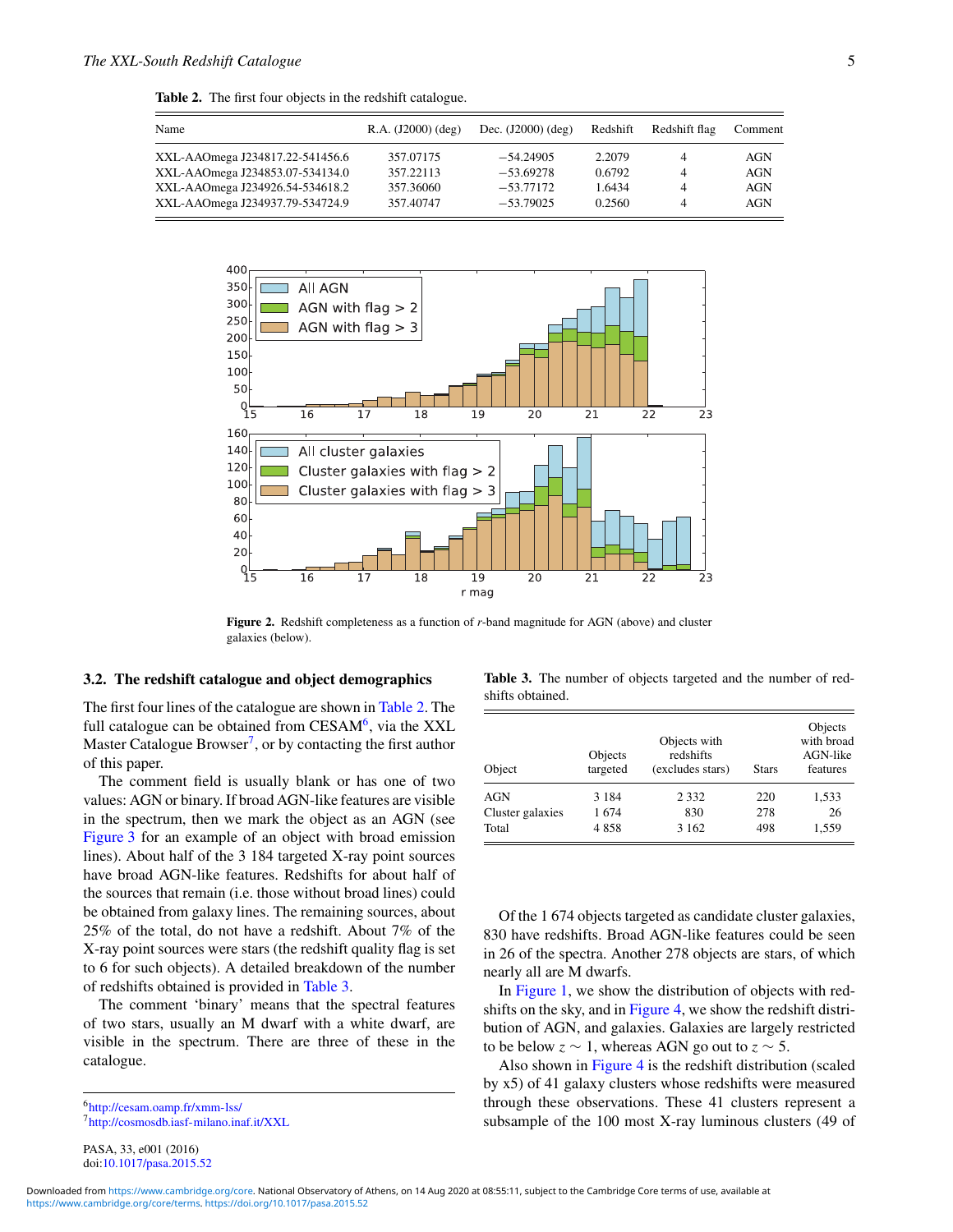<span id="page-5-0"></span>

**Figure 3.** Sample spectra (in green) showing an AGN with broad emission lines (above) and a cluster galaxy (below). Template spectra are shown in red. The vertical lines mark commonly observed lines in AGN and galaxies. This plot was produced using the output from Marz (Hinton et al. in preparation).



**Figure 4.** A redshift histogram of AGN, clusters (scaled by x5) and galaxies in the XXL southern field. The AGN extend out to *z* ∼ 5, and the clusters out to *z* ∼ 0.9. Not shown are the 44 AGN in the redshift interval  $3 \le z \le 5$ .

which are in  $XXL-South<sup>8</sup>$ ) listed in XXL Paper II. For this subsample, we targeted 838 objects within 1 Mpc of the cluster X-ray centres. Of these, we obtained redshifts for 501 galaxies, of which 211 were found to belong to the cluster.

# **4 VELOCITY DISPERSIONS**

The nearest clusters have the largest angular extent on the sky, so it was sometimes possible to allocate more than one fibre

PASA, 33, e001 (2016) doi[:10.1017/pasa.2015.52](http://dx.doi.org/10.1017/pasa.2015.52) to cluster members in a single plate configuration. Sometimes this was as high as five. We were also able to free up fibres in later runs once a redshift was obtained, and there is quite some overlap between the 13 AAOmega pointings. Altogether, this meant that some of the nearer clusters have over a dozen spectroscopically confirmed members from the AAOmega spectroscopy alone. This is sufficient to measure a velocity dispersion.

Using the location of the 49 brightest X-ray selected clusters listed in XXL Paper II, we select galaxies as potential cluster members if they satisfy the following criteria. They have more than 10 members with redshifts that land within  $0.01 * (1 + z_{cl})$  of the cluster redshift  $z_{cl}$  and have positions that land within 1 Mpc of the cluster centre. There are eight such clusters in total. From these members, we use either the biweight midvariance or the gapper (Beer, Flynn, & Gebhardt [1990\)](#page-6-0) as a robust estimator of the velocity dispersion. The former is used if there are more than 15 objects; while the latter is used otherwise. For our sample, there is little difference between the two methods. The re-sults are listed in [Table 4.](#page-6-0) The uncertainties of both methods are estimated using bootstrap resampling. The uncertainties in the redshifts translate to an uncertainty of  $\sim$ 80 km s<sup>-1</sup> at *z* ∼ 0.3. The impact of these uncertainties on the velocity dispersions that are computed for these clusters is negligible.

The X-ray centroids of XLSSC 535 and XLSSC 536, which are the X-ray counterparts of Abell 4005, are separated by 3.5 arcmin, which corresponds to 600 kpc at  $z = 0.17$ . The 24 spectroscopic members observed do not show evidence of a bimodal distribution in redshift. Hence,

<sup>8</sup>The redshifts of the remaining eight clusters have been or are currently being obtained with other facilities. See XXL Paper II for details.